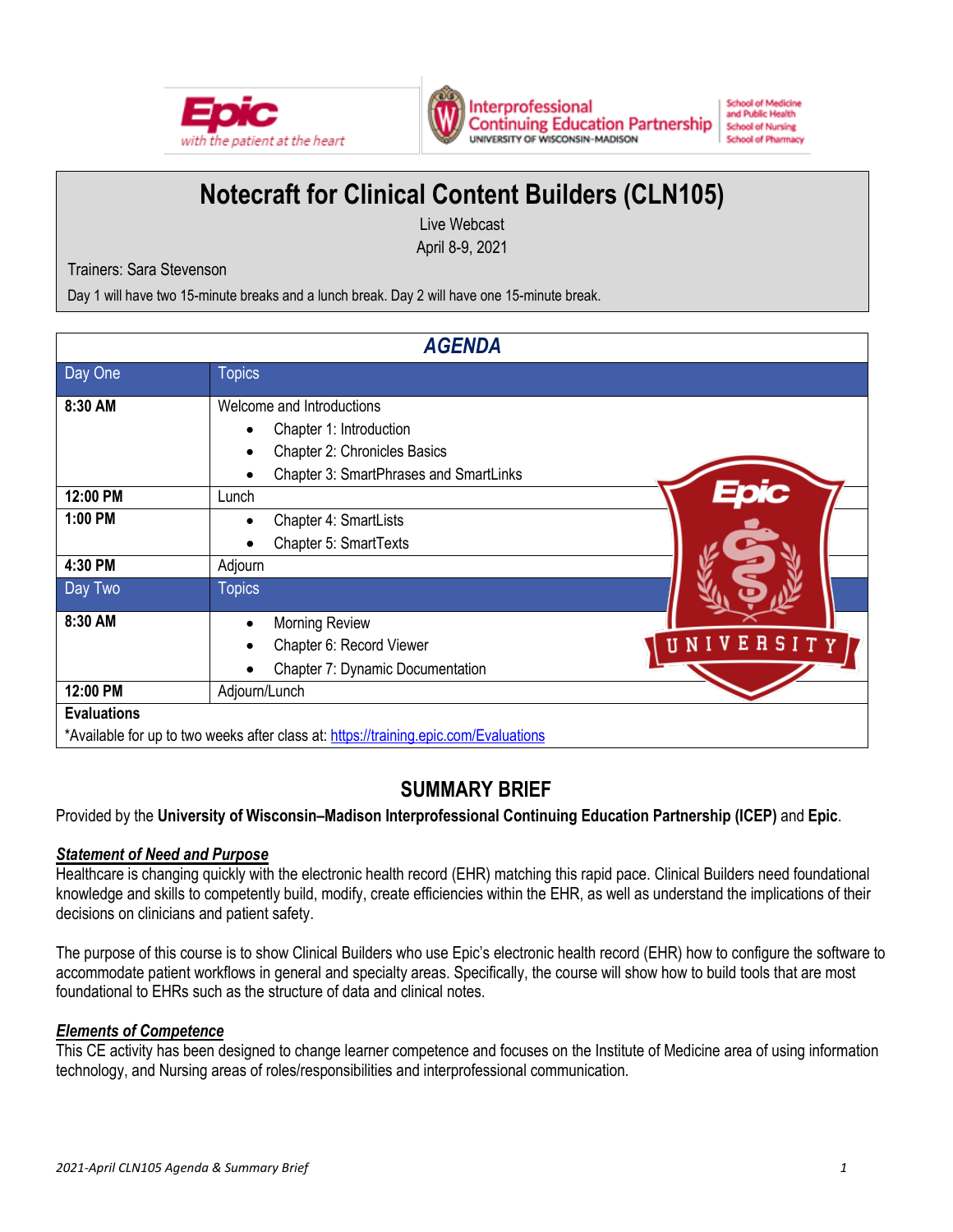### *Intended Audience*

This course is intended for Clinical Builders in general and specialty practice areas who are using Epic's EHR in their daily workflow.

#### *Learning Objectives*

Following this training, learners will be able to:

- Describe the variety of tools available to document in the EMR and how to evaluate which tool is best for which clinical need.
- Build and modify SmartPhrases, SmartLinks, SmartLists, and SmartTexts.
- Apply CER rules in combination with standard documentation tools to create a dynamic documentation experience for the user.

#### *Accreditation Statement*



In support of improving patient care, this activity has been planned and implemented by the University of Wisconsin–Madison ICEP and Epic. The University of Wisconsin–Madison ICEP is jointly accredited by the Accreditation Council for Continuing Medical Education (ACCME), the Accreditation Council for Pharmacy Education (ACPE), and the American Nurses Credentialing Center (ANCC), to provide continuing education for the healthcare team

### *Credit Designation Statements*

#### **American Nurses Credentialing Center (ANCC)**

The University of Wisconsin–Madison ICEP designates this live activity for a maximum of **9.75** ANCC contact hours. Iowa Board of Nursing accepts ANCC contact hours for [nursing continuing education requirements.](https://nursing.iowa.gov/continuing-education/continuing-ed-licensees/what-continuing-education-qualifies)

#### **Continuing Education Units (CEUs)**

The University of Wisconsin–Madison ICEP, as a member of the University Professional & Continuing Education Association (UPCEA), authorizes this program for **.975** CEUs or **9.75** hours.

#### *Policy on Disclosure*

It is the policy of the University of Wisconsin–Madison Interprofessional Continuing Education Partnership (ICEP) that the faculty, authors, planners, and other persons who may influence content of this continuing education (CE) activity disclose all relevant financial relationships with *ineligible companies*\* in order to allow CE staff to identify and resolve any potential conflicts of interest. Faculty must also disclose any planned discussion of unlabeled/unapproved uses of drugs or devices during their presentation. For this educational activity all conflicts of interest have been resolved and detailed disclosures are listed on page three.

*\*The ACCME defines an ineligible company are those whose primary business is producing, marketing, selling, re-selling, or distributing healthcare products used by or on patients. The ACCME does not consider providers of clinical service directly to patients to be commercial interests.*